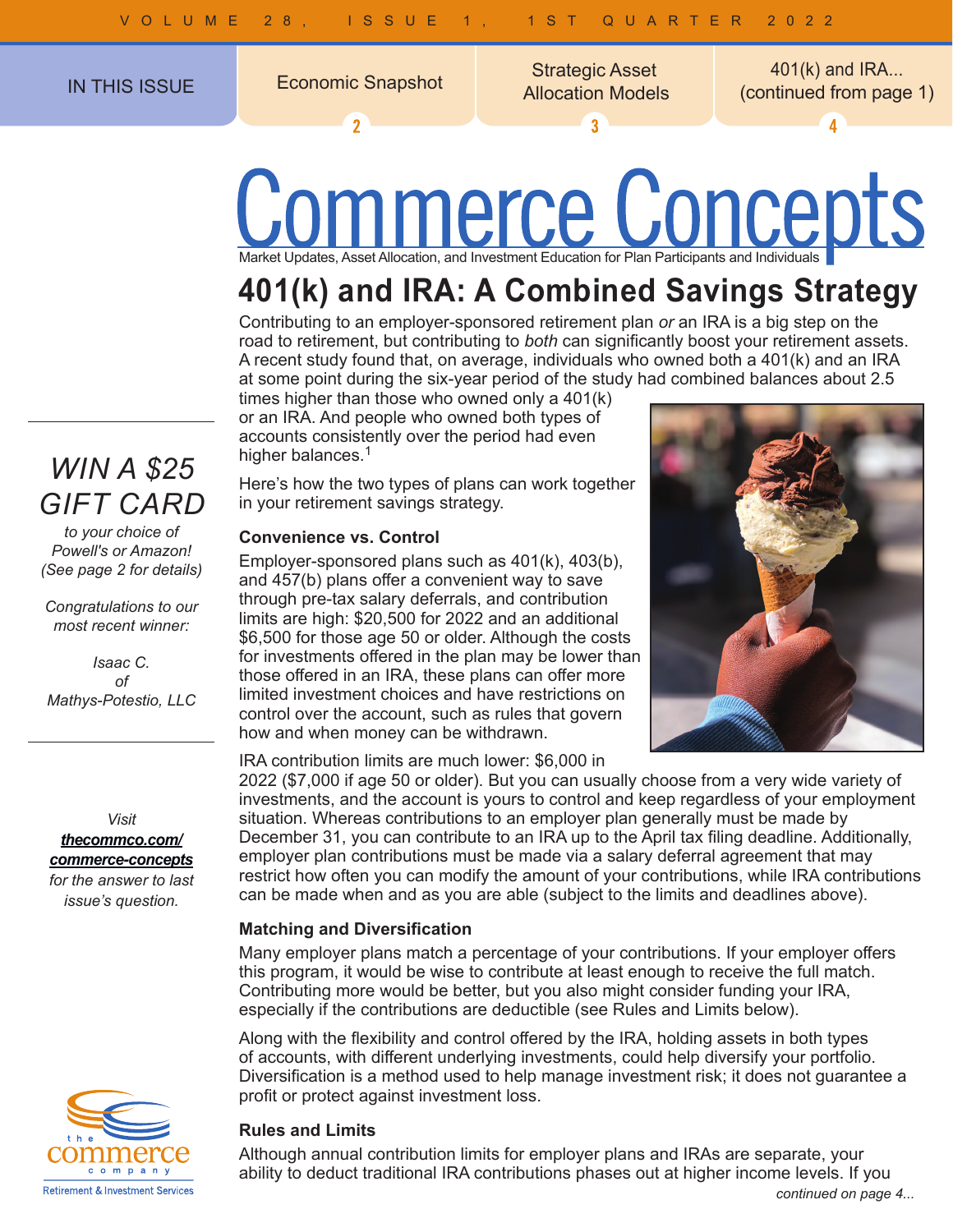*Indexes are unmanaged and cannot be invested in directly. Past results are not predictive of future results. Individual results will vary. The trailing returns shown include dividends. See page four for index definitions.*

2

*Source: Raymond James Financial Services*

## *To be entered into a drawing to win a*

## *\$25 Gift Card,*

*email free@thecommco.com with the answer to this question:*

*Which account type has a higher annual contribution limit, a 401(k) or an IRA?*

#### *Material created by Raymond James for use by its advisors. The information contained herein has been obtained from sources considered reliable, but we do not guarantee that the foregoing material is accurate or complete. Raymond James is not affiliated with any other entity listed herein. © 2021 Raymond James Financial Services, Inc., member FINRA/SIPC. Securities offered through Raymond James Financial Services Advisors, Inc.*

## Market Update

| Through December 31, 2021      |                                |        | <b>Trailing Returns</b> |        |        |  |
|--------------------------------|--------------------------------|--------|-------------------------|--------|--------|--|
|                                |                                | 3 mos  | $12 \text{ mos}$        | 5 yrs  | 10 yrs |  |
| <b>Blue Chip US Stocks</b>     | Dow Jones Industrial Average   | 7.87%  | 20.95%                  | 15.51% | 14.21% |  |
| Large Company US Stocks        | S&P 500                        | 11.03% | 28.71%                  | 18.47% | 16.55% |  |
| <b>Small Company US Stocks</b> | Russell 2000                   | 2.14%  | 14.82%                  | 12.02% | 13.23% |  |
| Non-US Stocks                  | MSCI EAFE (Gross Div)          | 2.74%  | 11.78%                  | 10.07% | 8.53%  |  |
| <b>US Bonds</b>                | <b>Bloomberg US Aggregate</b>  | 0.01%  | $-1.54%$                | 3.57%  | 2.90%  |  |
| <b>Cash Alternatives</b>       | ICE B of A 3 Month US Tsy Bill | 0.01%  | 0.05%                   | 1.14%  | 0.63%  |  |

## Economic Snapshot

## **Gross Domestic Product (GDP)**

GDP growth is expected to moderate (relative to the strong pace of 2021) but remain above a long-term sustainable pace in 2022.

## **Employment**

Nonfarm payrolls are still below where they were before the pandemic, but labor demand is strong. Better wages should lure many of those on the sidelines back into the workforce.

## **Housing and Construction**

Housing demand remains strong and mortgage rates are still relatively low. However, shortages of labor and materials have restrained supply and higher home prices have reduced affordability.

## **Manufacturing**

Supply chain difficulties, materials shortages, and labor issues have continued, restraining growth, but we should see some improvement in 2022.

#### **Monetary Policy**

The Fed is expected to raise short-term interest rates by the middle of the year, possibly sooner. The risk of a monetary policy error has increased.

#### **Inflation**

Inflation is higher and persistent. Price increases have broadened in recent months. We should see some rollback in prices of consumer durable goods in 2022, but inflation in services (including rents) is more worrisome.

*Investment Strategy Quarterly: Published by Raymond James and Associates, January 2022. For a complete PDF copy of the January 2022 issue of Investment Strategy Quarterly, [click here](https://thecommco.com/wp-content/uploads/2019/01/ISQ-Q1-22.pdf) or email newsletter@thecommco.com.*

## December Market Review<br>Despite the challenges posed by coronavirus variants and extreme weather events,

2021 saw the best economic growth since 1984, muted market volatility, and an S&P 500 annual return of approximately 27%. The situation remains fluid, but there's general optimism that the global reopening will continue and inflationary pressure will subside. Both will be key factors for growth and earnings in 2022.

Overseas markets faced similar challenges, yet European equity markets hit new 2021 highs during December. Corporate earnings growth for 2022 is anticipated to be above 10%, aided by a combination of general global export recovery and the current low level of both the euro and the pound against the dollar and the Chinese yuan.

The Fed began to taper the pace of its monthly asset purchases, and financial markets seem to have priced in rate hikes sooner than later. Given that monetary policy has been so influential to equity markets post-credit crisis, the Fed's tightening policy could come with more moderate returns and normal volatility over the coming year, notes Joey Madere, senior portfolio analyst, Equity Portfolio & Technical Strategy.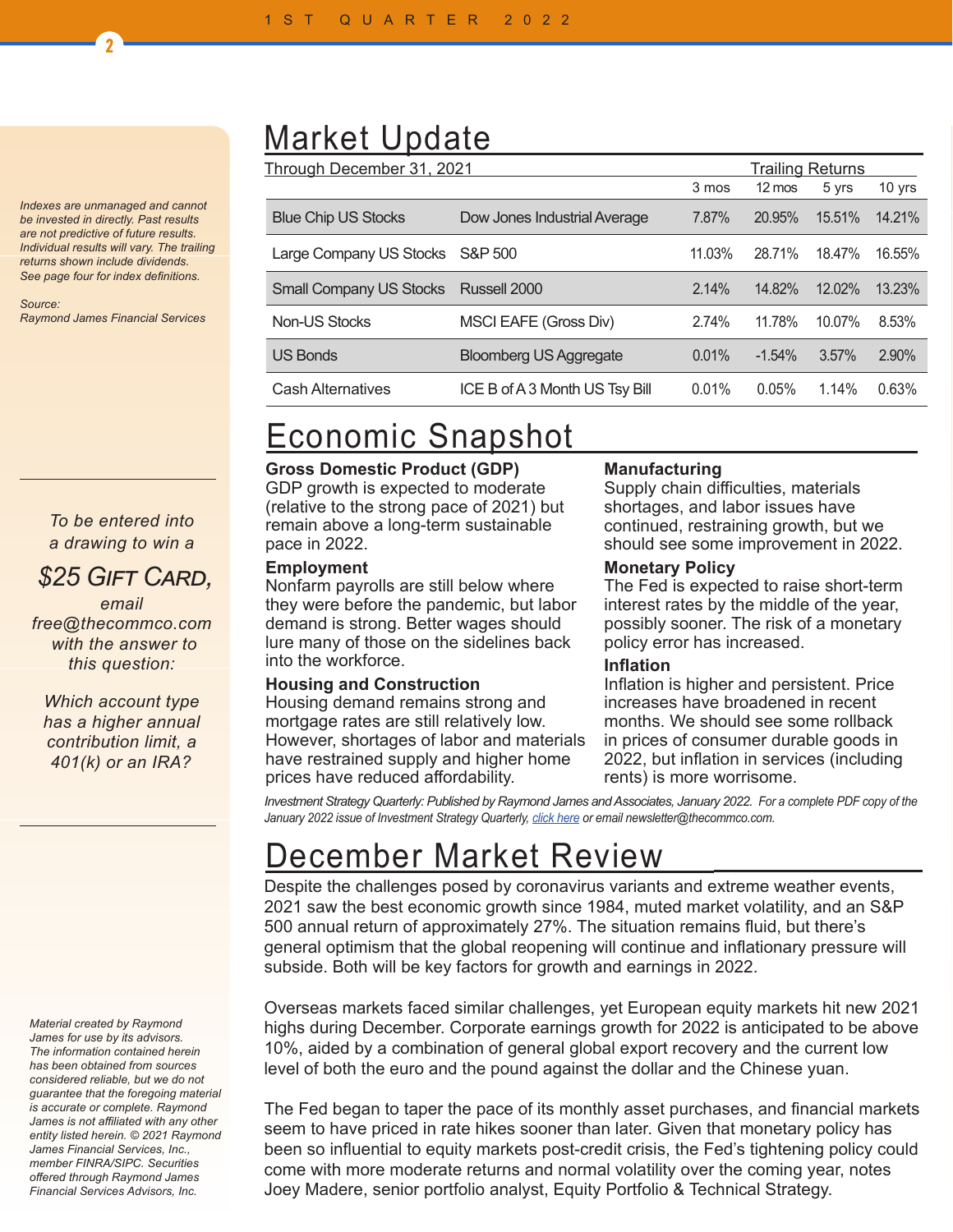*For additional asset allocation and disclosure information, please [click here](https://thecommco.com/wp-content/uploads/2018/11/Asset-Allocation-Models.pdf) or visit the Resources section of our website at [thecommco.com](http://thecommco.com)*

 $\overline{3}$ 

*The investment profile is hypothetical, and the asset allocations are presented only as examples and are not intended as investment advice. Asset allocation and diversification do not assure a profit or protect against loss. Investing involves risk and investors may incur a profit or a loss, including the loss of all principal. International investing involves special risks, including currency fluctuations, differing financial accounting standards, and possible political and economic volatility. Investing in smalland mid-cap stocks generally involves greater risks, and therefore may not be appropriate for every investor. There is an inverse relationship between interest rate movements and fixed income prices. Generally, when interest rates rise, fixed income prices fall and when interest rates fall, fixed income prices generally rise. High-yield bonds are not suitable for all investors. When appropriate, these bonds should only comprise a modest portion of your portfolio. Commodities and currencies are generally considered speculative because of the significant potential for investment loss. They are volatile investments and should only form a small part of a diversified portfolio. Real estate investments can be subject to different and greater risks than more diversified investments. Declines in the value of real estate, economic conditions, property taxes, tax laws and interest rates all present potential risks to real estate investments.*

|  | <b>Strategic Asset Allocation Models</b> |  |
|--|------------------------------------------|--|
|  |                                          |  |

|                                                         |              | As of January 2022 |                 |        |            |
|---------------------------------------------------------|--------------|--------------------|-----------------|--------|------------|
| Equities<br>Fixed Income<br><b>Cash Alternatives</b>    |              |                    |                 |        |            |
|                                                         | Conservative | Moderate           | <b>Balanced</b> | Growth | Aggressive |
| <b>Equity</b>                                           | 30%          | 50%                | 67%             | 83%    | 98%        |
| Equity allocation comprises:                            |              |                    |                 |        |            |
| U.S. Large Cap Blend                                    | 20%          | 24%                | 29%             | 35%    | 41%        |
| U.S. Large Cap<br>Growth                                | $0\%$        | 3%                 | 5%              | 7%     | 8%         |
| U.S. Large Cap Value                                    | 0%           | 3%                 | 5%              | 7%     | 8%         |
| U.S. Mid Cap Equity                                     | 4%           | 7%                 | 9%              | 11%    | 13%        |
| U.S. Small Cap Equity                                   | 1%           | 3%                 | 5%              | 7%     | 8%         |
| Non-U.S. Developed<br><b>Market Equity</b>              | 5%           | 10%                | 10%             | 12%    | 15%        |
| Non-U.S. Emerging<br><b>Market Equity</b>               | 0%           | 0%                 | 4%              | 4%     | 5%         |
| <b>Fixed Income</b>                                     | 68%          | 48%                | 31%             | 15%    | 0%         |
| Fixed income allocation comprises:                      |              |                    |                 |        |            |
| <b>Investment Grade</b><br><b>Intermediate Maturity</b> | 45%          | 32%                | 21%             | 12%    | $0\%$      |
| <b>Investment Grade</b><br><b>Short Maturity</b>        | 13%          | 7%                 | 5%              | 0%     | $0\%$      |
| Non-Investment<br>Grade (High Yield)                    | 7%           | 6%                 | 5%              | 3%     | $0\%$      |
| Non-U.S. Fixed<br>Income                                | 3%           | 3%                 | 0%              | 0%     | $0\%$      |
| Multi-Sector Fixed<br>Income                            | $0\%$        | $0\%$              | 0%              | $0\%$  | $0\%$      |
| <b>Alternative</b><br><b>Investments</b>                | $0\%$        | $0\%$              | 0%              | 0%     | 0%         |
| <b>Cash &amp; Cash</b><br><b>Alternatives</b>           | 2%           | 2%                 | 2%              | 2%     | 2%         |
| <b>Totals</b>                                           | 100%         | 100%               | 100%            | 100%   | 100%       |

These asset allocation targets are based on our changing views of the risk and return in the various asset classes, looking out over three or more years. The models assume fully allocated portfolios and do not take into account outside assets, additional cash reserves held independent of these models, or any actual investor's unique circumstances. Investors should consult their financial advisor to decide how these models might assist in the development of their individual portfolios. Material is provided for informational purposes only and does not constitute a recommendation.